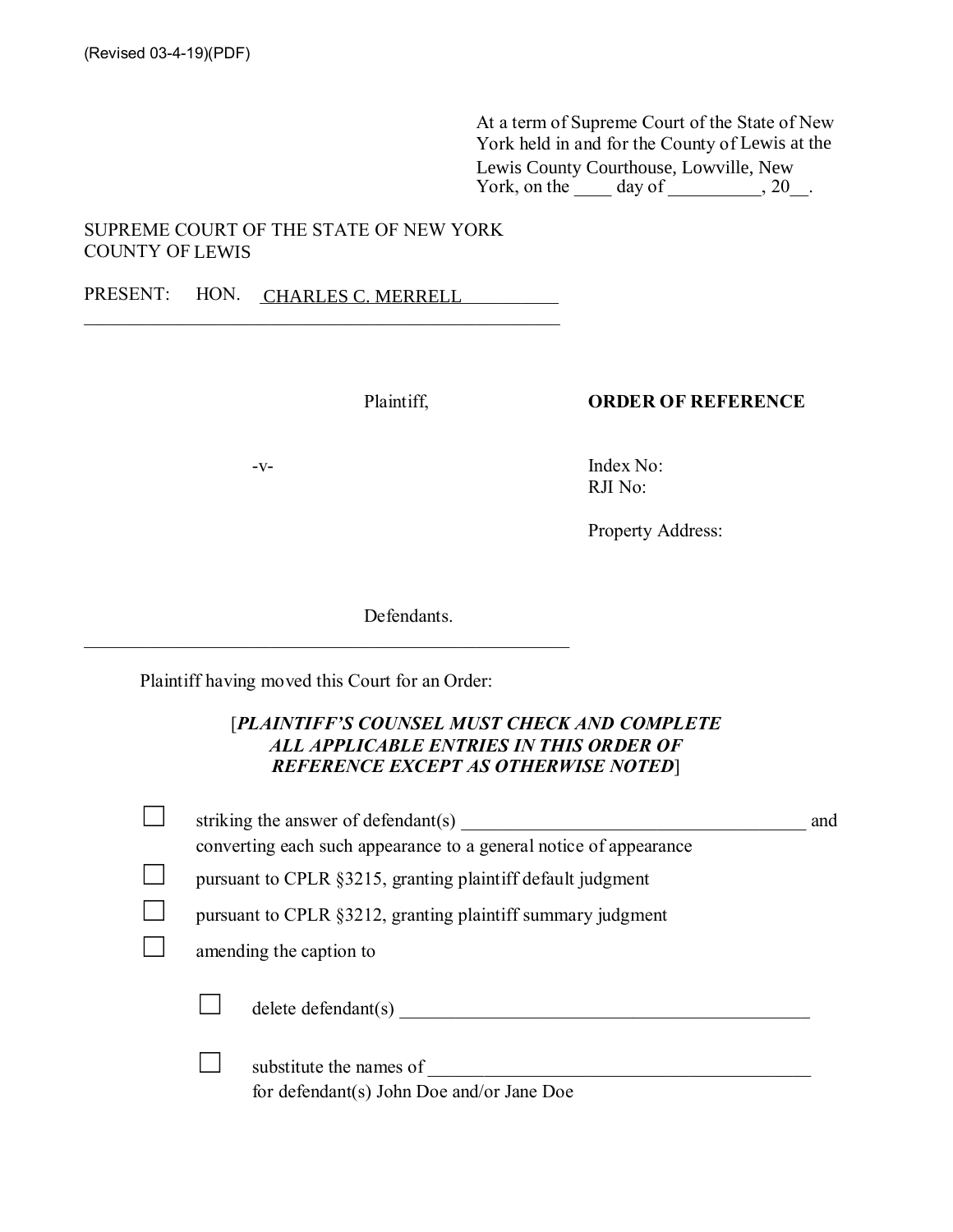| pursuant to RPAPL §1321, appointing a Referee to compute the sums due plaintiff on the<br>Note and Mortgage |                                                                                                              |  |  |  |  |  |  |
|-------------------------------------------------------------------------------------------------------------|--------------------------------------------------------------------------------------------------------------|--|--|--|--|--|--|
|                                                                                                             |                                                                                                              |  |  |  |  |  |  |
|                                                                                                             | <b>NOW,</b> upon plaintiff's $\Box$ ex parte application or $\Box$ motion heard on $\Box$ at                 |  |  |  |  |  |  |
|                                                                                                             | which time $\Box$ plaint iff $\Box$ defendant appeared, or $\Box$ no appearances were required, and upon the |  |  |  |  |  |  |
|                                                                                                             | Summons and Complaint and proof that all defendants have been served, and upon proof that the time           |  |  |  |  |  |  |
|                                                                                                             | for all defendant(s) to answer or appear has expired, and upon the:                                          |  |  |  |  |  |  |
| 1)                                                                                                          |                                                                                                              |  |  |  |  |  |  |
| 2)                                                                                                          |                                                                                                              |  |  |  |  |  |  |
| 3)                                                                                                          |                                                                                                              |  |  |  |  |  |  |
| it is hereby                                                                                                |                                                                                                              |  |  |  |  |  |  |
| <b>ORDERED</b> that the plaintiff's motion:                                                                 |                                                                                                              |  |  |  |  |  |  |
|                                                                                                             | for a default judgment pursuant to CPLR § 3215 and RPAPL § 1321 is granted;                                  |  |  |  |  |  |  |
|                                                                                                             |                                                                                                              |  |  |  |  |  |  |
|                                                                                                             | to strike defendant(s)' answer and for summary judgment pursuant to CPLR<br>§3212 is granted;                |  |  |  |  |  |  |
|                                                                                                             |                                                                                                              |  |  |  |  |  |  |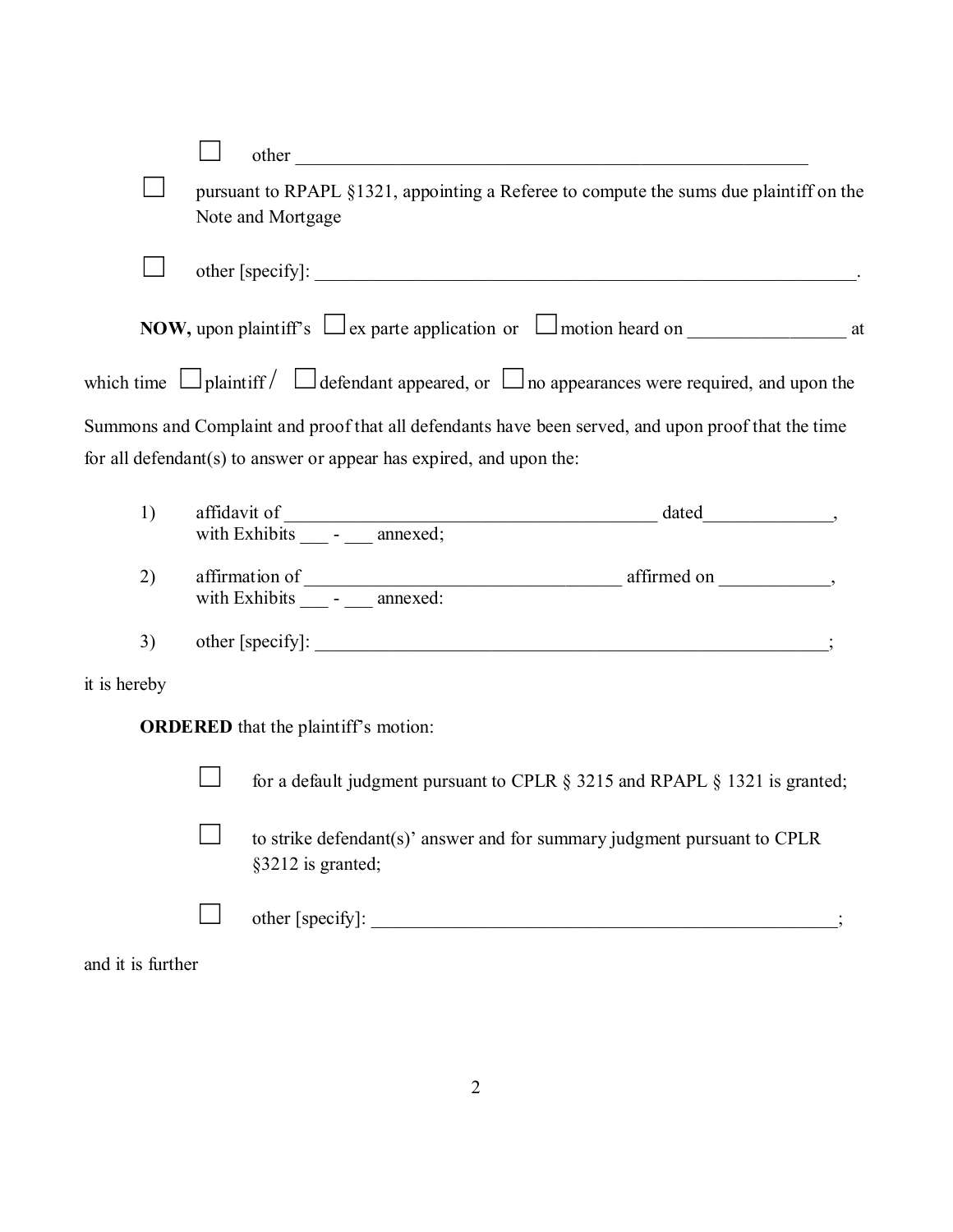**ORDERED** that the caption of this action is amended to

|                   |            | substitute the name(s) of $\overline{\phantom{a}}$                                                                                 |      |
|-------------------|------------|------------------------------------------------------------------------------------------------------------------------------------|------|
|                   |            | for defendant(s) John Doe and/or Jane Doe                                                                                          |      |
|                   |            |                                                                                                                                    |      |
| and it is further |            |                                                                                                                                    |      |
|                   |            | <b>ORDERED</b> that the caption of this action as amended shall read as follows:                                                   |      |
|                   |            | SUPREME COURT OF THE STATE OF NEW YORK<br><b>COUNTY OF LEWIS</b><br><u> 1989 - Johann Barbara, margaret eta idazlea (h. 1989).</u> |      |
|                   |            | Plaintiff,                                                                                                                         |      |
|                   |            | $-V$ -                                                                                                                             |      |
|                   |            | Defendant $(s)$ .                                                                                                                  |      |
| and it is further |            |                                                                                                                                    |      |
|                   |            | <b>ORDERED</b> that [the Court will designate the Referee]                                                                         |      |
|                   | Name:      |                                                                                                                                    | Esq. |
|                   | Address:   |                                                                                                                                    |      |
|                   | Telephone: |                                                                                                                                    |      |
|                   |            | 3                                                                                                                                  |      |
|                   |            |                                                                                                                                    |      |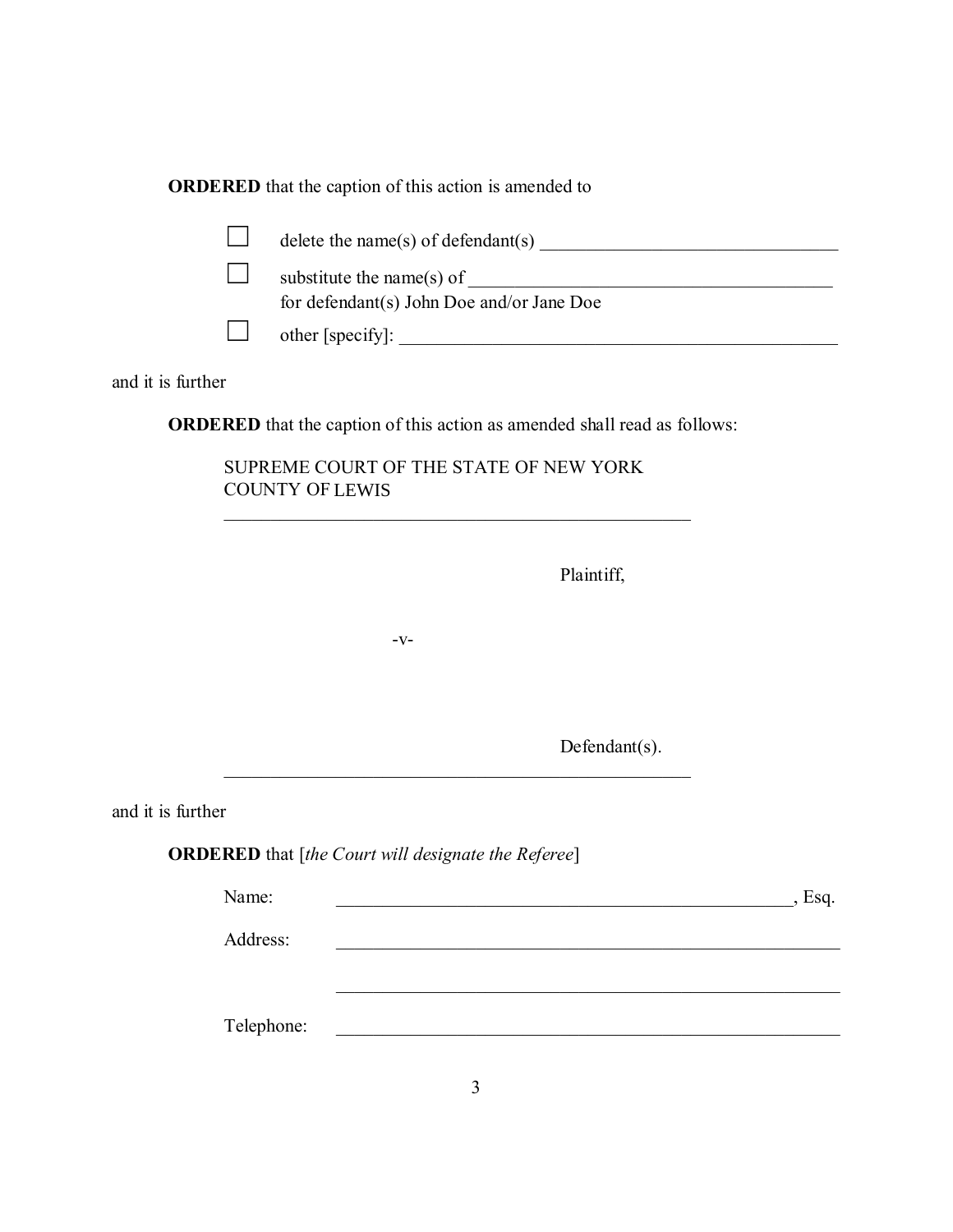is hereby appointed Referee to ascertain, compute and report the total amount due to plaintiff for unpaid principal, accrued interest and all reasonable mortgage costs and expenses other than attorneys' fees secured by the Note and Mortgage sued upon and set forth in the Complaint, and to examine and report as to whether the mortgaged premises should be sold in one parcel. The Referee shall not be required to notice or conduct a hearing and the plaintiff may submit to the Referee its proof by affidavit; and it is further

**ORDERED** that by accepting this appointment the Referee certifies that he/she is in compliance with Part 36 of the Rules of the Chief Judge (22 NYCRR Part 36) including but not limited to section  $36.2(c)$  ("Disqualifications from appointment") and section  $36.2(d)$ ("Limitations on appointments based upon compensation"); and it is further

**ORDERED** that pursuant to CPLR  $\S 8003(a)$ , in the discretion of the Court, the Referee shall be paid a fee of \$350.00 upon the filing of the Report of the Referee computing the amount due to plaint iff; and it is further

**ORDERED** that during the pendency of this action, if any interest in the Note and/or Mortgage that is the subject of this action has been or is transferred, the person or entity to whom the interest has been or is transferred shall apply to the Court within thirty (30) days of the transfer to be substituted or joined in this action pursuant to CPLR §1018; and it is further

**ORDERED** that the Referee shall file his/her Report on or before [the Court will insert this date]; and it is further

the plaintiff shall submit as appropriate a Motion or an Ex Parte application in compliance with all legal and administrative requirements for a Judgment of Foreclosure and Sale; and it is further